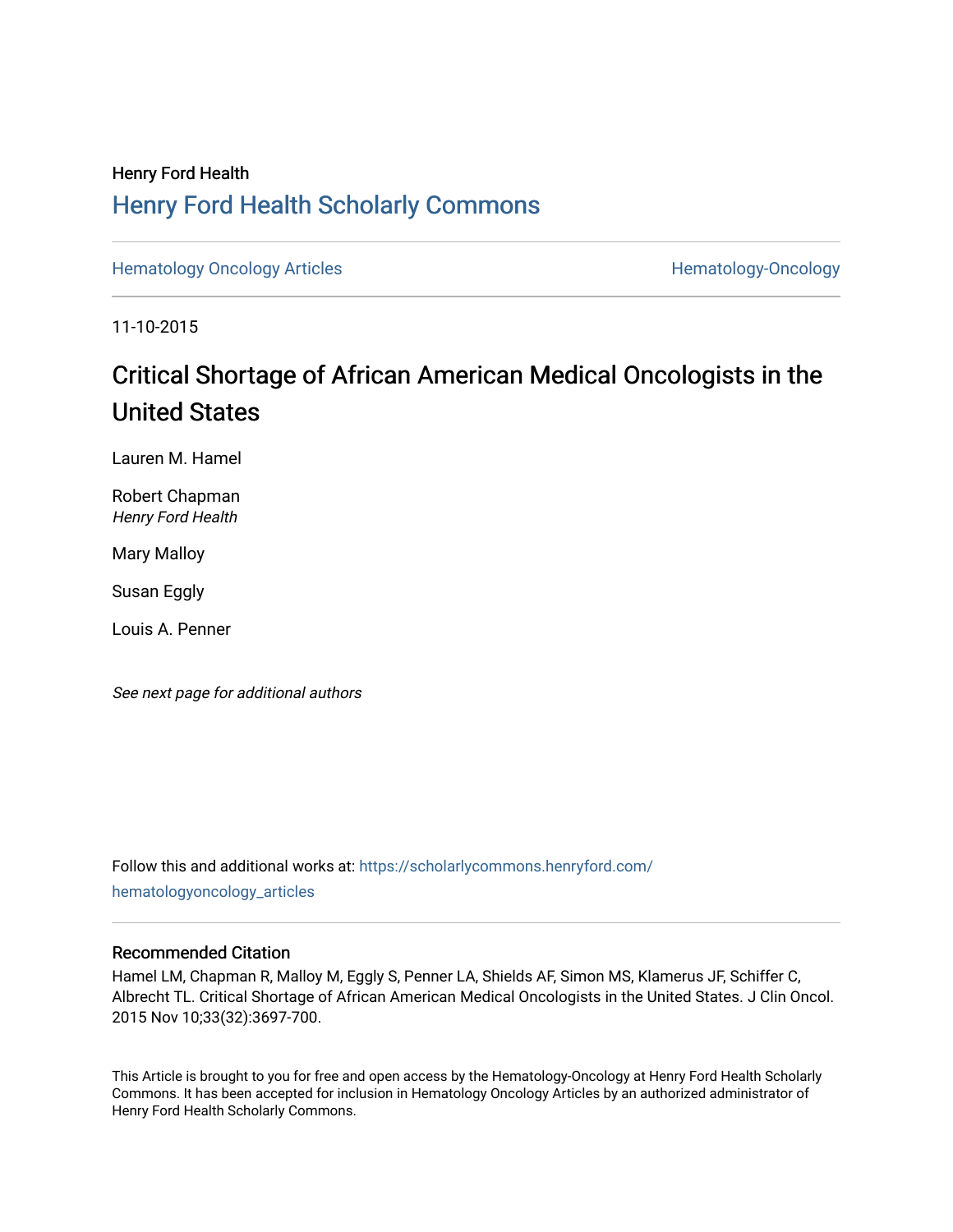### Authors

Lauren M. Hamel, Robert Chapman, Mary Malloy, Susan Eggly, Louis A. Penner, Anthony F. Shields, Michael S. Simon, Justin F. Klamerus, Charles Schiffer, and Terrence L. Albrecht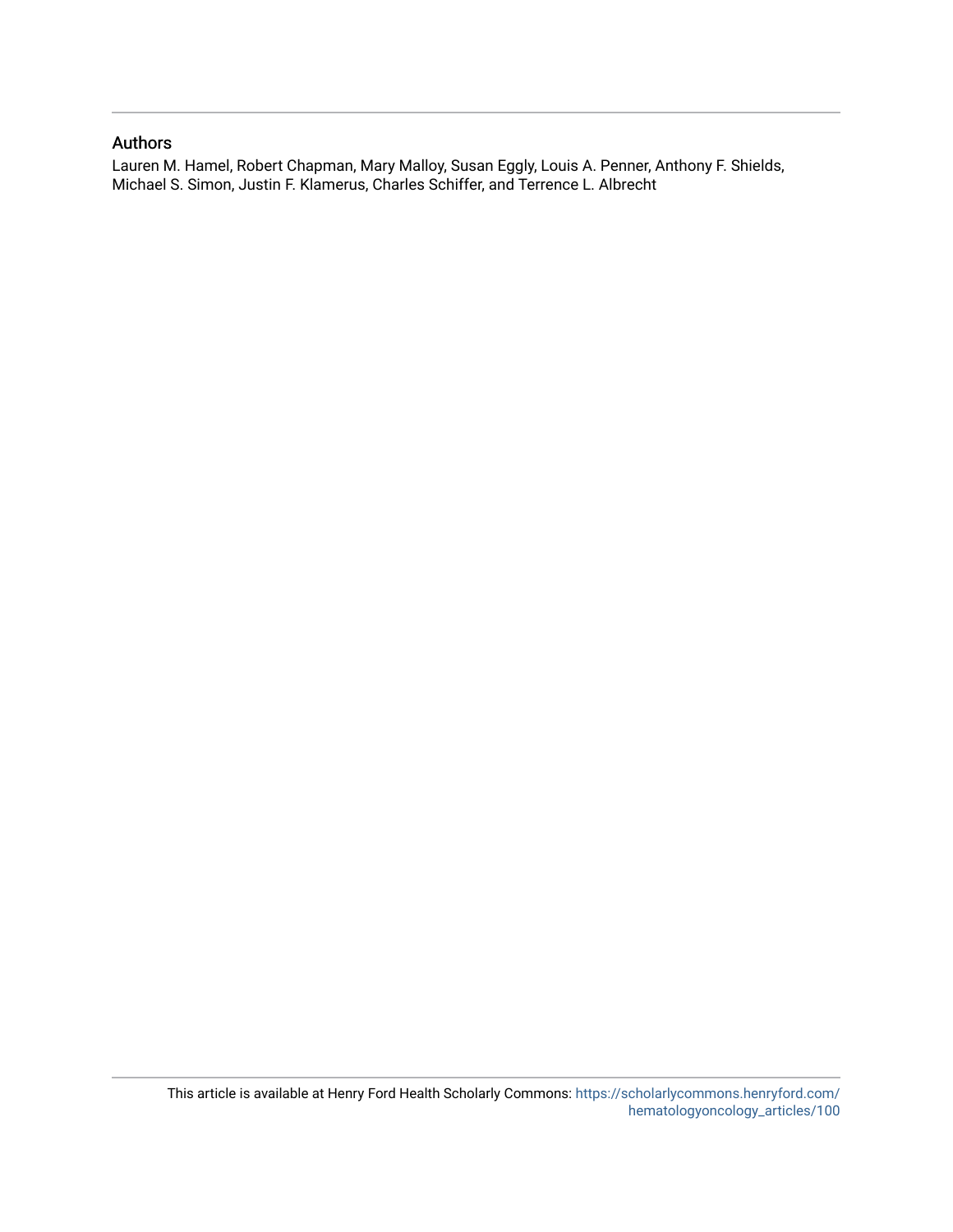## JOURNAL OF CLINICAL ONCOLOGY COMMENTS AND CONTROVERSIES

# Critical Shortage of African American Medical Oncologists in the United States

Lauren M. Hamel, *Karmanos Cancer Institute/Wayne State University, Detroit, MI* Robert Chapman, *Josephine Ford Cancer Institute/Henry Ford Health System, Detroit, MI* Mary Malloy, *Michigan Society of Hematology and Oncology, Detroit, MI* Susan Eggly, Louis A. Penner, Anthony F. Shields, Michael S. Simon, Justin F. Klamerus, Charles Schiffer, and Terrence L. Albrecht, *Karmanos Cancer Institute/Wayne State University, Detroit, MI*

The Association of American Medical Colleges (AAMC) reported that in 2013 only 2.3% of oncologists in the United States were African American.<sup>1</sup> In early 2015, the American Society of Clinical Oncology (ASCO) released 2013 data showing that African Americans will likely continue to be seriously under-represented in medical oncology and that African Americans composed only 4.0% of hematology/oncology fellows in the United States.<sup>2</sup> Data from 2012 show a similar pattern for percentages of African American physicians in hematology/oncology in internal medicine (4.0%), pediatric hematology/oncology  $(4.6\%)$ , and radiation oncology  $(4.2\%)$ .<sup>3</sup>

In contrast, there are somewhat more African American resident physicians in surgery and family medicine (5.3% and 6.8%, respec-tively), and these rates are increasing.<sup>4,[5](#page-4-4)</sup> The proportion of African American medical oncology fellows has decreased compared with African American internal medicine residents since 1986 (currently 3.1%  $v$  5[.6](#page-4-5)%).<sup>6</sup> Together, the AAMC and ASCO reports show a serious under-representation of African Americans in medical oncology and a persistent pattern of reduced diversity despite a greater presence of African Americans in related fields and in the US population (African Americans compose 13.2% of the US population).<sup>7</sup>

To further contextualize these data, we examined the trends of graduating physicians from US medical schools by race. $8,8a$  $8,8a$  The number of physicians graduating from US medical schools increased from 15,113 in 1980 to 17,364 in 2011. During this time, the proportion of white medical school graduates declined from 84.6% (12,788) in 1980 to 62.1% (10,783) in 2011, while the proportion of all racial minorities has increased substantially– except for African Americans. The proportion of African American medical school graduates was 5.1% (768) in 1980; by 2011 the proportion was 6.5% (1,129), about a 30% increase. In contrast, the proportion of Asian medical student graduates has gone from 2.7% (412) to 21.7% (3,767), about an eight-fold increase, and the proportion of Hispanic/Latino graduates has more than doubled from 3.1% (462) in 1980 to 7.1% (1,235) in 2011. Even though the proportion of medical school graduates who are American Indian or Alaskan native remains extremely small, it has had a four-fold increase from 33 (0.2%) to 135 (0.8%).

The relatively low number of practicing African American medical oncologists has implications for the oncology workforce and the delivery of quality cancer care. Overall, the supply of oncologists is not keeping pace with the increasing incidence of cancer diagnoses and prevalence of cancer survivors.<sup>[9](#page-4-9)[,10](#page-4-10)</sup> The US population is aging rapidly; the number of people age 65 years and older is expected to increase from 35 million in 2000 to 72 million in 2030.<sup>[11](#page-4-11)</sup> The commensurate increase in cancer incidence rates by 2030 is estimated at 45% (from 1.6 million in 2010 to 2.3 million in 2030).<sup>[12](#page-4-12)[,13](#page-4-13)</sup> Yang et al<sup>[14](#page-4-14)</sup> estimate there will be a 40% increase in the overall demand for oncology services by 2025, but the supply of oncologists will only increase by 25%.

The issue of under-representation of African American medical oncologists must also be considered in the context of empirical data regarding the variation in the experience of cancer across races and ethnicities and the role of race in health care consultations. African Americans, compared with whites, experience a greater burden of cancer incidence (480.8 and 468.9 per 100,000, respectively) and cancer mortality (206.4 and 173.3 per 100,000, respectively).  $15-19$  $15-19$  In addition, a significant body of research in primary care and oncology settings has found that, compared with racially concordant clinic visits (ie, both the patient and physician are the same race), communication in racially discordant clinic visits (ie, an African American patient and a non–African American physician) is likely to be of poorer quality.<sup>20[-32](#page-4-18)</sup> Specifically, patients in racially discordant clinic visits tend to ask fewer questions $27$  and are less likely to participate in decision making,<sup>20</sup> whereas physicians in these visits tend to be less patient centered,<sup>21,[22](#page-4-21)</sup> more verbally dominant,<sup>22</sup> and more contentious<sup>24</sup> and to provide less information.<sup>29</sup> Physicians and patients also demonstrate fewer expressions of positive affect<sup>22</sup> and relationshipbuilding attempts.<sup>30</sup>

The National Academy of Medicine (formerly the Institute of Medicine) has reported a relationship between a shortage of minority health care providers and poorer health outcomes for minority patients[.33](#page-4-25) The *Journal of Oncology Practice* recently published a summary of the mounting pressures the US cancer care delivery system is currently facing. The authors emphasized that the lack of racial and ethnic diversity in medical oncology, particularly the lack of practicing African American medical oncologists, is problematic and that increased diversity has the potential to expand access to quality care.<sup>9</sup> When given the choice, most people seek care from physicians with racial and ethnic backgrounds similar to their own.<sup>34,[35](#page-4-27)</sup> However, for most African American patients with cancer, the small number of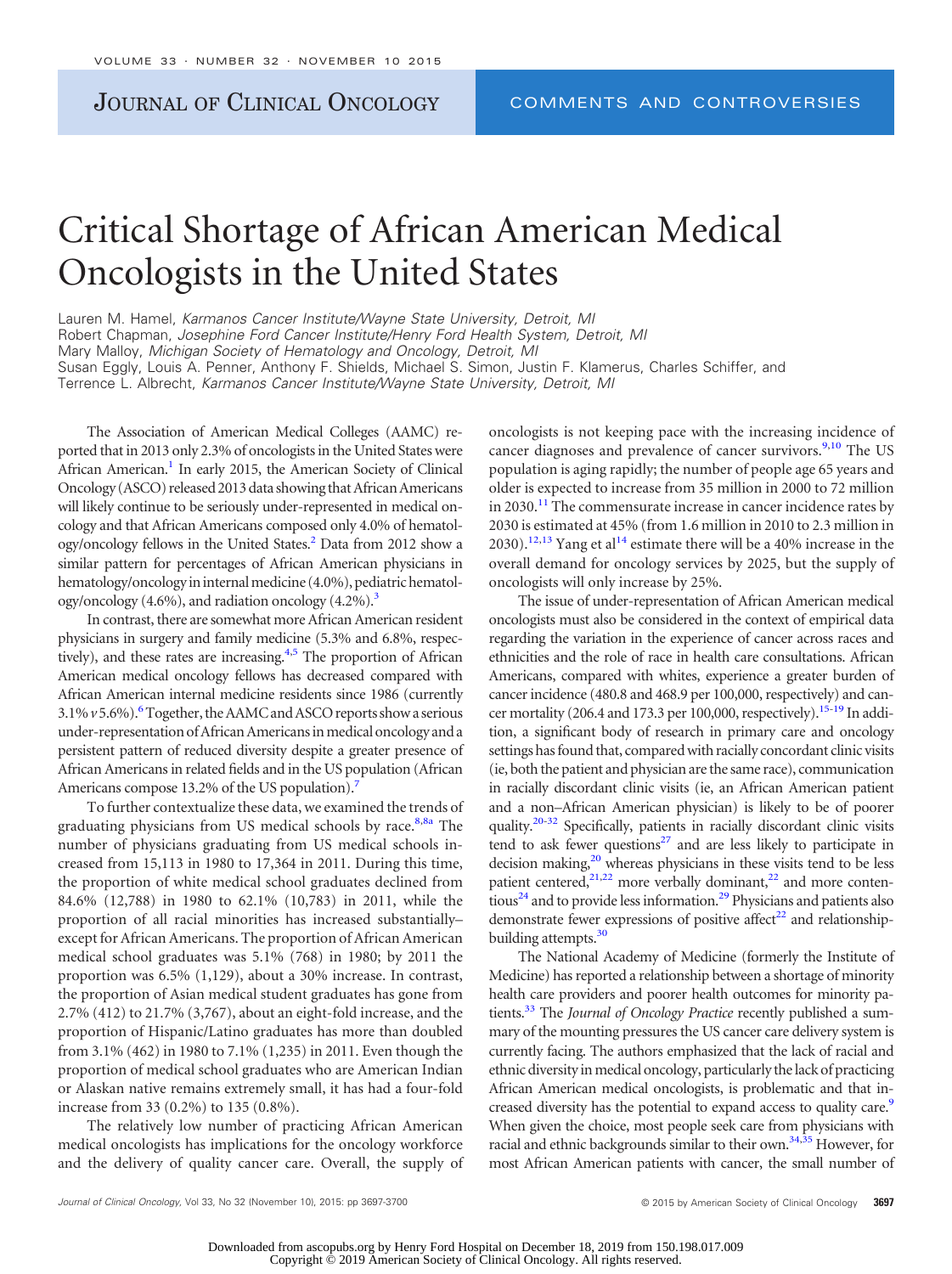African American medical oncologists severely limits, if not eliminates, that choice.

Increasing the number of practicing African American physicians has been repeatedly identified as a strategy to reduce the impact of racial bias and disparities in health care.<sup>36[-38](#page-4-29)</sup> Indeed, diversifying the ranks of medical oncologists will enable clinicians to be more responsive to the increasingly diverse populations for which they provide care,<sup>39[,40](#page-4-31)</sup> partly because African American physicians tend to demon-strate less racial bias compared with white physicians.<sup>41[,42](#page-4-33)</sup> In a study of the racial profiles of 142 hospitals and the communities they served, King et  $al<sup>43</sup>$  found that when racial diversity among hospital staff reflected the racial diversity of the community, patients were treated with more respect and courtesy, which facilitated enhanced quality of care. The authors note that an organization with a staff that is racially similar to the community it serves demonstrates to both staff (and here we include all health care providers who work as a team on behalf of the patients' care and well-being) and patients that it values and supports the population served. A diverse staff may more easily engage with people from various racial backgrounds, which may likely en-hance the quality of the care they provide to patients.<sup>44,[45](#page-5-2)</sup> Diversity in the US patient population is a fact of life. Therefore, diversity among oncology providers is necessary and should be a goal that is respected, managed, and facilitated.<sup>39,[45](#page-5-2)</sup>

The observation of King et  $al<sup>43</sup>$  is consistent with the classic organizational systems principle known as the law of requisite variety.<sup>[46](#page-5-3)[,47](#page-5-4)</sup> This principle states that for complex systems and organizations to remain responsive and viable during periods of environmental turbulence and change, they must possess levels of internal variation and complexity that approximate the variation and complexity in the external environments surrounding them. Without requisite variety and complexity, systems become insulated and unable to efficiently and productively adapt to the rapidly changing needs, demands, and challenges posed by their larger environments.[47](#page-5-4)[-50](#page-5-5)

A problem of this magnitude necessitates thoughtful and collective action from those in positions to enact and facilitate constructive change. The goal of increasing diversity among medical oncologists is achievable but will require that universities, medical schools, professional societies, health systems, and practicing oncologists coordinate their efforts. Continuation of substantial commitments to recruiting and mentoring activities will be essential. We also recommend integrating activities to increase diversity early in medical training and strategies that minimize the negative impact of bias and racial discordance in clinical interactions.

There are clear racial trends in the location and types of practice physicians seek after medical school.<sup>1[,51](#page-5-6)</sup> Increasing all students' awareness of options earlier and then selecting and guiding interested students toward medical oncology are important steps toward improved diversity.<sup>52</sup> The recruiting and mentoring of minority medical students should be available at multiple points in a student's experience. Presenting oncology as a career while students from all backgrounds are in high school and college and still exploring their career paths may present previously unconsidered career options. It is also critical to support minority medical school students and to introduce the possibility of oncology as a career choice early in the process.

Many of the major US medical professional bodies have diversity recruitment and mentoring strategies already in place. ASCO's Diversity in Oncology Initiative, launched in 2009, was designed to facilitate the recruitment and retention of individuals in medicine from underrepresented populations to careers in oncology[.53](#page-5-8) This initiative is composed of two awards and a mentoring program. The awards include the Medical Student Rotation for Underrepresented Populations and the Resident Travel Award for Underrepresented Populations. Both awards are offered through the Conquer Cancer Foundation of ASCO. The Diversity Mentoring Program, launched in 2014, is a year-long structured program for medical students and residents who are under-represented in medicine. The first mentor/ mentee matches were made in 2014, so the evaluation of the program is still under way. The AAMC<sup>54</sup> and the American Society of Hematology  $(ASH)^{55}$  also have initiatives designed to engage, recruit, and mentor individuals who are under-represented in medicine in careers in medicine (AAMC) and hematology (ASH). In partnership with Eli Lilly, Roswell Park Cancer Institute has recently introduced its Methods in Clinical Research Workshop for Minority Physicians.<sup>56</sup> This workshop aims to train minority researchers in clinical research and provide ongoing mentorship for young minority investigators with workshop faculty. Ultimately, its goal is to reduce cancer health disparities through increased clinical research targeting minority and underserved populations. With the exception of an AAMC initiative, these programs are designed for more advanced trainees who have already chosen to study medicine. In addition, most of these programs are relatively new and thus have limited evaluation data that are publicly available.

Initiatives such as these are important steps toward increasing diversity in the oncology physician workforce. Moving forward, professional medical societies will provide a great service by acting in tandem with universities and medical schools to ensure continuous recruitment and mentorship for those qualified and interested minority students and physicians. A recent review of the effectiveness of minority faculty development programs at US medical schools concluded that, generally, the programs that were effective were federally funded and were in place for longer periods of time ( $> 5$  years).<sup>36</sup> Evidence like this should be reviewed carefully, and medical school recruitment and mentoring programs should be developed based on this type of rigorous assessment of effectiveness.

Of course, the impact from improved recruiting and mentoring on the diversity of the oncology workforce will not be apparent for many years. In the meantime, strategies are needed to reduce the potential negative impact that poor-quality communication in racially discordant clinic visits has on the quality of patient care. We emphasize that although physician racial bias has been shown to influence communication with and treatment decisions for African Americans, it does not necessarily do so. $57$  This means that the negative impact of bias is not inevitable and that strategies are available to minimize that impact.

Notably, research that will continue to inform these approaches is under way. For example, Drs van Ryn and Dovidio and their colleagues are currently conducting the Medical Student Cognitive Habits and Growth Evaluation Study (CHANGES).<sup>58,[59](#page-5-14)</sup> CHANGES is a national longitudinal study tracking medical students' well-being, experiences, and attitudes between their first year of medical school and their last year. Identification of factors contributing to or altering bias while future physicians are still in training may help inform the minimization of the negative impact of bias in racially discordant clinic interactions as these students progress to become practicing physicians.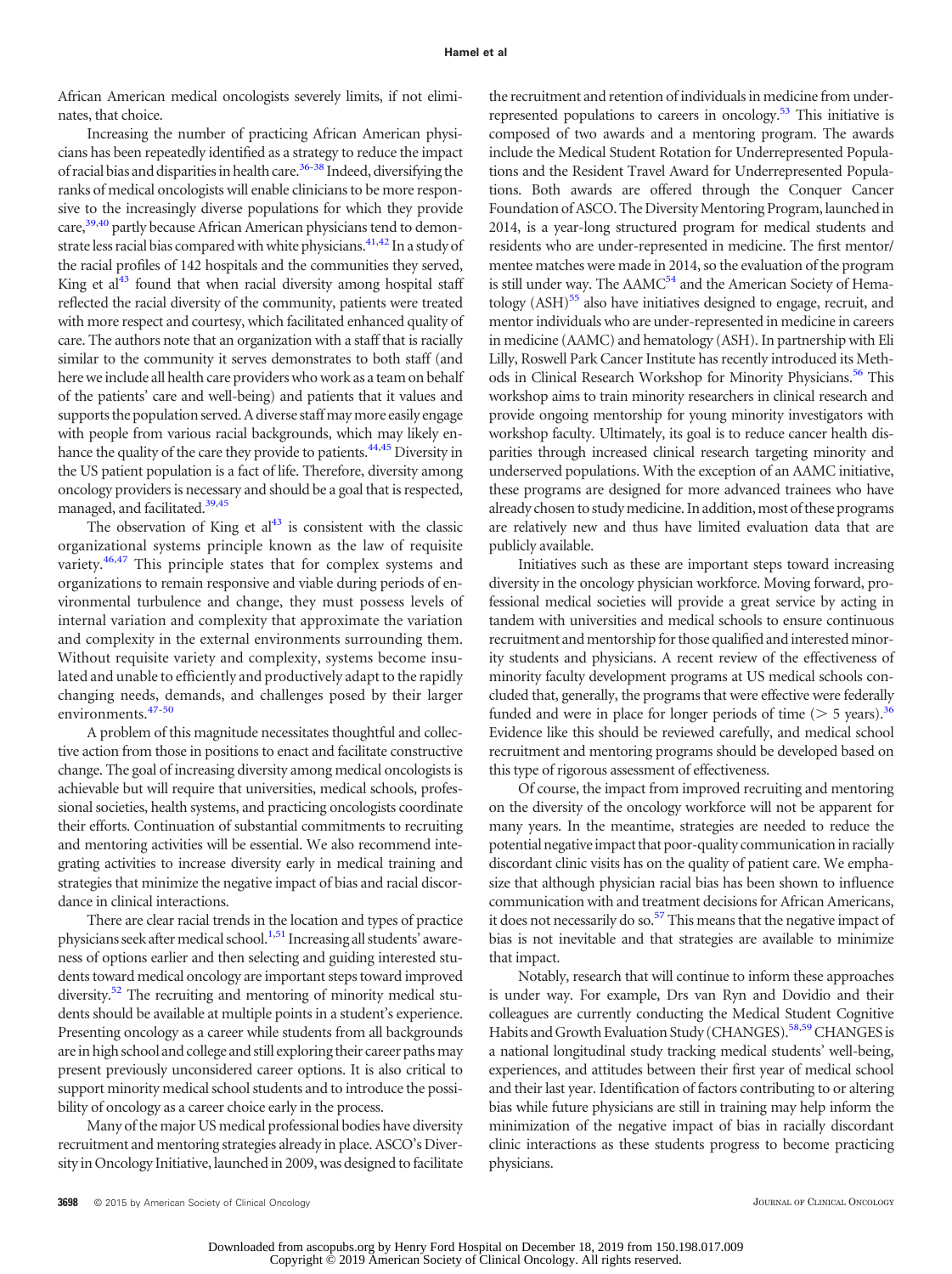Penner et al<sup>57</sup> recently reported a number of evidence-based approaches to reduce the impact of bias in clinical interactions. They summarize approaches that focus on the physician, the patient, the clinical relationship, and the system, because all of these have been shown to introduce bias into medical care.<sup>60-[62](#page-5-16)</sup> One example is to provide physician training on how to engage in patient-centered communication, which requires the development of a positive interpersonal relationship. Patient-centered communication focuses on the patient's needs and perspectives but does not ignore the race of the patient, because that denies an important part of an individual.

Finally, although we describe the problem of underrepresentation of African Americans in the oncology physician workforce, we also suggest tools with which we, as a community, can use to address it. Given ASCO's position within the field of oncology, it would be appropriate for the organization to take the lead in the creation of a highly visible working group composed of other key stakeholders (eg, AAMC, ASH, American Board of Internal Medicine) to begin to develop and implement strategies such as those discussed here.

#### **AUTHORS' DISCLOSURES OF POTENTIAL CONFLICTS OF INTEREST**

Disclosures provided by the authors are available with this article at [www.jco.org.](http://www.jco.org)

#### **AUTHOR CONTRIBUTIONS**

**Administrative support:** Robert Chapman, Terrance L. Albrecht **Manuscript writing:** All authors **Final approval of manuscript:** All authors

#### **REFERENCES**

<span id="page-4-0"></span>**1.** Association of American Medical Colleges: Diversity in the physician workforce: Facts and figures 2014. <http://aamcdiversityfactsandfigures.org/>

<span id="page-4-1"></span>**2.** American Society of Clinical Oncology: Key trends in tracking supply of and demand for oncologists, 2015. [http://www.asco.org/sites/www.asco.org/files/](http://www.asco.org/sites/www.asco.org/files/workforce_information_system_0.pdf) [workforce\\_information\\_system\\_0.pdf](http://www.asco.org/sites/www.asco.org/files/workforce_information_system_0.pdf)

<span id="page-4-2"></span>**3.** Brotherton SE, Etzel SI: Graduate medical education, 2012-2013. JAMA 310:2328-2346, 2013

<span id="page-4-3"></span>**4.** Wong RL, Sullivan MC, Yeo HL, et al: Race and surgical residency: Results from a national survey of 4339 US general surgery residents. Ann Surg 257:782- 787, 2013

<span id="page-4-4"></span>**5.** Day CS, Lage DE, Ahn CS: Diversity based on race, ethnicity, and sex between academic orthopaedic surgery and other specialties: A comparative study. J Bone Joint Surg Am 92:2328-2335, 2010

<span id="page-4-5"></span>**6.** Deville C, Chapman CH, Burgos R, et al: Diversity by race, Hispanic ethnicity, and sex of the United States medical physician workforce over the past quarter century. J Oncol Pract 10:e328-e334, 2014

<span id="page-4-6"></span>**7.** US Census Bureau: State and County QuickFacts. [http://quickfacts](http://quickfacts.census.gov/qfd/states/00000.html) [.census.gov/qfd/states/00000.html](http://quickfacts.census.gov/qfd/states/00000.html)

<span id="page-4-7"></span>**8.** Ansell DA, McDonald EK: Bias, black lives, and academic medicine. N Engl J Med 372:1087-1089, 2015

<span id="page-4-8"></span>**8a.** Association of American Medical Colleges: Diversity in Medical Education: Facts and Figures 2012. https://members.aamc.org/eweb/upload/Diversity%20in% 20Medical%20Education\_Facts%20and%20Figures%202012.pdf

<span id="page-4-9"></span>**9.** American Society of Clinical Oncology: The state of cancer care in America,

2015: A report by the American Society of Clinical Oncology. J Oncol Pract 11:79-113, 2015

<span id="page-4-10"></span>**10.** Levit L, Smith AP, Benz EJ, et al: Ensuring quality cancer care through the oncology workforce. J Oncol Pract 6:7-11, 2010

<span id="page-4-11"></span>11. He W, Sengupta M, Velkoff VA, et al: 65+ in the United States: 2005. <http://www.census.gov/prod/2006pubs/p23-209.pdf>

<span id="page-4-12"></span>**12.** Smith BD, Smith GL, Hurria A, et al: Future of cancer incidence in the United States: Burdens upon an aging, changing nation. J Clin Oncol 27:2758- 2765, 2009

<span id="page-4-13"></span>**13.** Cavallo J: Who will care for patients with cancer? The confluence of looming oncology workforce shortages just as demand for cancer care explodes has experts searching for solutions. ASCO Post 5:146-147, 2014

<span id="page-4-14"></span>**14.** Yang W, Williams JH, Hogan PF, et al: Projected supply of and demand for oncologists and radiation oncologists through 2025: An aging, better-insured population will result in shortage. J Oncol Pract 10:39-45, 2014

<span id="page-4-15"></span>**15.** Ghafoor A, Jemal A, Ward E, et al: Trends in breast cancer by race and ethnicity. CA Cancer J Clin 53:342-355, 2003

**16.** Jemal A, Siegel R, Ward E, et al: Cancer statistics, 2006. CA Cancer J Clin 56:106-130, 2006

**17.** Ward E, Jemal A, Cokkinides V, et al: Cancer disparities by race/ethnicity and socioeconomic status. CA Cancer J Clin 54:78-93, 2004

**18.** Siegel RL, Miller KD, Jemal A: Cancer statistics, 2015. CA Cancer J Clin 65:5-29, 2015

<span id="page-4-16"></span>**19.** Howlader N, Noone AM, Krapcho M, et al: SEER Cancer Statistics Review, 1975-2011, Bethesda, MD, National Cancer Institute, 2014. [http://seer.cancer](http://seer.cancer.gov/csr/1975_2011/) [.gov/csr/1975\\_2011/](http://seer.cancer.gov/csr/1975_2011/)

<span id="page-4-17"></span>**20.** Cooper-Patrick L, Gallo JJ, Gonzales JJ, et al: Race, gender, and partnership in the patient-physician relationship. JAMA 282:583-598, 1999

<span id="page-4-20"></span>**21.** Cooper LA, Roter DL, Johnson RL, et al: Patient-centered communication, ratings of care, and concordance of patient and physician race. Ann Intern Med 139:907-915, 2003

<span id="page-4-21"></span>**22.** Johnson RL, Roter D, Powe NR, et al: Patient race/ethnicity and quality of patient-physician communication during medical visits. Am J Public Health 94:2084-2090, 2004

**23.** Oliver MN, Goodwin MA, Gotler RS, et al: Time use in clinical encounters: Are African-American patients treated differently? J Natl Med Assoc 93:380-385, 2001

<span id="page-4-22"></span>**24.** Street RL Jr, Gordon H, Haidet P: Physicians' communication and perceptions of patients: Is it how they look, how they talk, or is it just the doctor? Soc Sci Med 65:586-598, 2007

**25.** Wendler D, Kington R, Madans J, et al: Are racial and ethnic minorities less willing to participate in health research? PLoS Med 3:201-210, 2006

**26.** Penner LA, Albrecht TL, Orom H, et al: Health and health care disparities, in Dovidio JF, Hewstone M, Glick P, et al (eds): The Sage Handbook of Prejudice, Stereotyping and Discrimination. New York, NY, Safe, 2010, pp 472-490

<span id="page-4-19"></span>**27.** Eggly S, Harper FW, Penner LA, et al: Variation in question asking during cancer clinical interactions: A potential source of disparities in access to information. Patient Educ Couns 82:63-68, 2011

**28.** Eggly S, Barton E, Winckles A, et al: A disparity of words: Racial differences in oncologist-patient communication about clinical trials. Health Expect [epub ahead of print on August 2, 2013]

<span id="page-4-23"></span>**29.** Gordon HS, Street RL Jr, Sharf BF, et al: Racial differences in doctors' information-giving and patients' participation. Cancer 107:1313-1320, 2006

<span id="page-4-24"></span>**30.** Siminoff LA, Graham GC, Gordon NH: Cancer communication patterns and the influence of patient characteristics: Disparities in information-giving and affective behaviors. Patient Educ Couns 62:355-360, 2006

**31.** Penner LA, Eggly S, Griggs JJ, et al: Life-threatening disparities: The treatment of black and white cancer patients. J Soc Issues 68:328-357, 2012

<span id="page-4-18"></span>**32.** Penner LA, Manning M, Eggly S, et al: Prosocial behavior in cancer research: Patient participation in cancer clinical trials, in Schroeder DA, Graziano WG (eds): The Oxford Handbook of Prosocial Behavior. New York, NY, Oxford University Press, 2014

<span id="page-4-25"></span>**33.** Smedley BD, Stith AY, Nelson AR: Unequal Treatment: Confronting Racial and Ethnic Disparities in Health Care. Washington, DC, National Academies Press, 2003

<span id="page-4-26"></span>**34.** Laveist TA, Nuru-Jeter A: Is doctor-patient race concordance associated with greater satisfaction with care? J Health Soc Behav 43:296-306, 2002

<span id="page-4-27"></span>**35.** Saha S, Taggart SH, Komaromy M, et al: Do patients choose physicians of their own race? Health Aff 19:76-83, 2000

<span id="page-4-28"></span>**36.** Guevara JP, Adanga E, Avakame E, et al: Minority faculty development programs and underrepresented minority faculty representation at US medical schools. JAMA 310:2297-2304, 2013

**37.** Chapman EN, Kaatz A, Carnes M: Physicians and implicit bias: How doctors may unwittingly perpetuate health care disparities. J Gen Intern Med 28:1504-1510, 2013

<span id="page-4-29"></span>**38.** Roberts LW, Maldonado Y, Coverdale JH, et al: The critical need to diversify the clinical and academic workforce. Acad Psychiatry 38:394-397, 2014

<span id="page-4-30"></span>**39.** Milliken J, Martins LL: Searching for common threads: Understanding the multiple effects of diversity in organizational groups. Acad Manage Rev 21:402- 433, 1996

<span id="page-4-31"></span>**40.** Morrison AM: The New Leaders: Guidelines on Leadership Diversity in America. Jossey-Bass Management Series. San Francisco, CA, Jossey-Bass, 1992

<span id="page-4-32"></span>**41.** Sabin JA, Nosek BA, Greenwald AG, et al: Physicians' implicit and explicit attitudes about race by MD race, ethnicity, and gender. J Health Care Poor Underserved 20:896-913, 2009

<span id="page-4-33"></span>**42.** Green AR, Carney DR, Pallin DJ, et al: Implicit bias among physicians and its prediction of thrombolysis decisions for black and white patients. J Gen Intern Med 22:1231-1238, 2007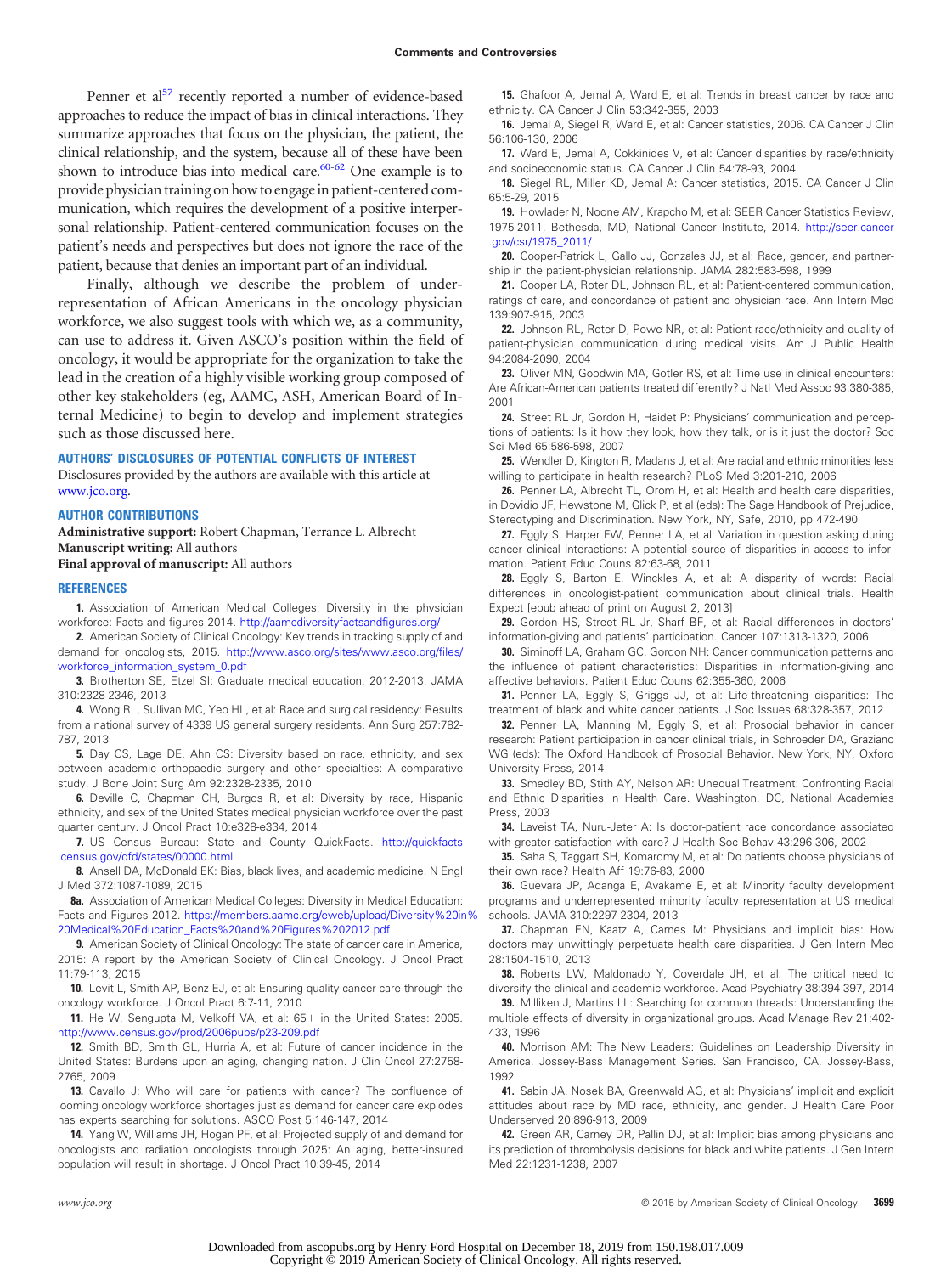■■■

<span id="page-5-0"></span>**43.** King EB, Dawson JF, West MA, et al: Why organizational and community diversity matter: Representativeness and the emergence of incivility and organizational performance. Acad Manage J 54:1103-1118, 2011

<span id="page-5-1"></span>**44.** Ghosh A: Interpersonal cross-cultural contact: Exploring the role of cultural encounters as antecedent to cultural competence at workplace. Management Labor Studies 38:81-101, 2013

**45.** Schneider B: The people make the place. Pers Psychol 40:437-453, 1987

<span id="page-5-3"></span><span id="page-5-2"></span>**46.** Contant RC, Ashby RW: Every good regulator of a system must be a model of that system. Int J Syst Sci 1:89-97, 1970

<span id="page-5-4"></span>**47.** Weick KE: The Social Psychology of Organizing (Topics in Social Psychology Series). New York, NY, McGraw-Hill, 1979

**48.** Ashby WR: Requisite variety and its implications for the control of complex systems. Cybernetica 1:83-99, 1958

**49.** Buckley W: Society as a complex adaptive system, in Buckley W (ed): Modern Systems Research for the Behavioral Scientist. Chicago, IL, Aldine, 1968, pp 490-513

<span id="page-5-5"></span>**50.** Weick KE: The generative properties of richness. Acad Manage J 50:14-19, 2007

<span id="page-5-6"></span>**51.** Marrast LM, Zallman L, Woolhandler S, et al: Minority physicians' role in the care of underserved patients: Diversifying the physician workforce may be key in addressing health disparities. JAMA Intern Med 174:289-291, 2014

<span id="page-5-7"></span>**52.** Saha S: Taking diversity seriously: The merits of increasing minority representation in medicine. JAMA Intern Med 174:291-292, 2014

<span id="page-5-8"></span>**53.** American Society of Clinical Oncology: ASCO diversity in oncology initiative. <http://www.asco.org/practice-research/asco-diversity-oncology-initiative>

<span id="page-5-9"></span>**54.** Association of American Medical Colleges: Diversity and policy programs. <https://www.aamc.org/download/368724/data/dppbriefingbook20132.pdf>

<span id="page-5-10"></span>**55.** American Society of Hematology: Minority recruitment initiative. [http://](http://www.hematology.org/Awards/Career-Training/406.aspx) [www.hematology.org/Awards/Career-Training/406.aspx](http://www.hematology.org/Awards/Career-Training/406.aspx)

<span id="page-5-11"></span>**56.** Roswell Park Cancer Institute: Methods in clinical research workshop for minority physicians. [https://www.roswellpark.edu/education/diversity-clinical](https://www.roswellpark.edu/education/diversity-clinical-research-workshop)[research-workshop](https://www.roswellpark.edu/education/diversity-clinical-research-workshop)

<span id="page-5-12"></span>**57.** Penner LA, Blair IV, Albrecht TL, et al: Reducing racial healthcare disparities: A social psychological analysis. Pol Insights Behav Brain Sci 1:204-212, 2014

<span id="page-5-13"></span>**58.** van Ryn M, Hardeman RR, Phelan SM, et al: Psychosocial predictors of attitudes toward physician empathy in clinical encounters among 4732 1st year medical students: A report from the CHANGES study. Patient Educ Couns 96:367-375, 2014

<span id="page-5-14"></span>**59.** Hardeman RR, Burgess D, Phelan S, et al: Medical student sociodemographic characteristics and attitudes toward patient centered care: Do race, socioeconomic status and gender matter? A report from the Medical Student CHANGES study. Patient Educ Couns 98:350-355, 2015

<span id="page-5-15"></span>**60.** Gaertner SL, Dovidio JF: A common ingroup identity: A categorizationbased approach for reducing intergroup bias, in Nelson TD (ed): Handbook of Prejudice, Stereotyping, and Discrimination. New York, NY, Psychology Press, 2009, pp 489-505

**61.** Gaertner SL, Dovidio JF, Houletter MA: Social categorization, in Dovidio JF, Hewstone M, Glick P, et al (eds): The Sage Handbook of Prejudice, Stereotyping and Discrimination. New York, NY, Safe, 2010, pp 526-543

<span id="page-5-16"></span>**62.** Penner LA, Gaertner S, Dovidio JF, et al: A social psychological approach to improving the outcomes of racially discordant medical interactions. J Gen Intern Med 28:1143-1149, 2013

DOI: [10.1200/JCO.2014.59.2493;](http://dx.doi.org/10.1200/JCO.2014.59.2493) published online ahead of print at www.jco.org on September 21, 2015